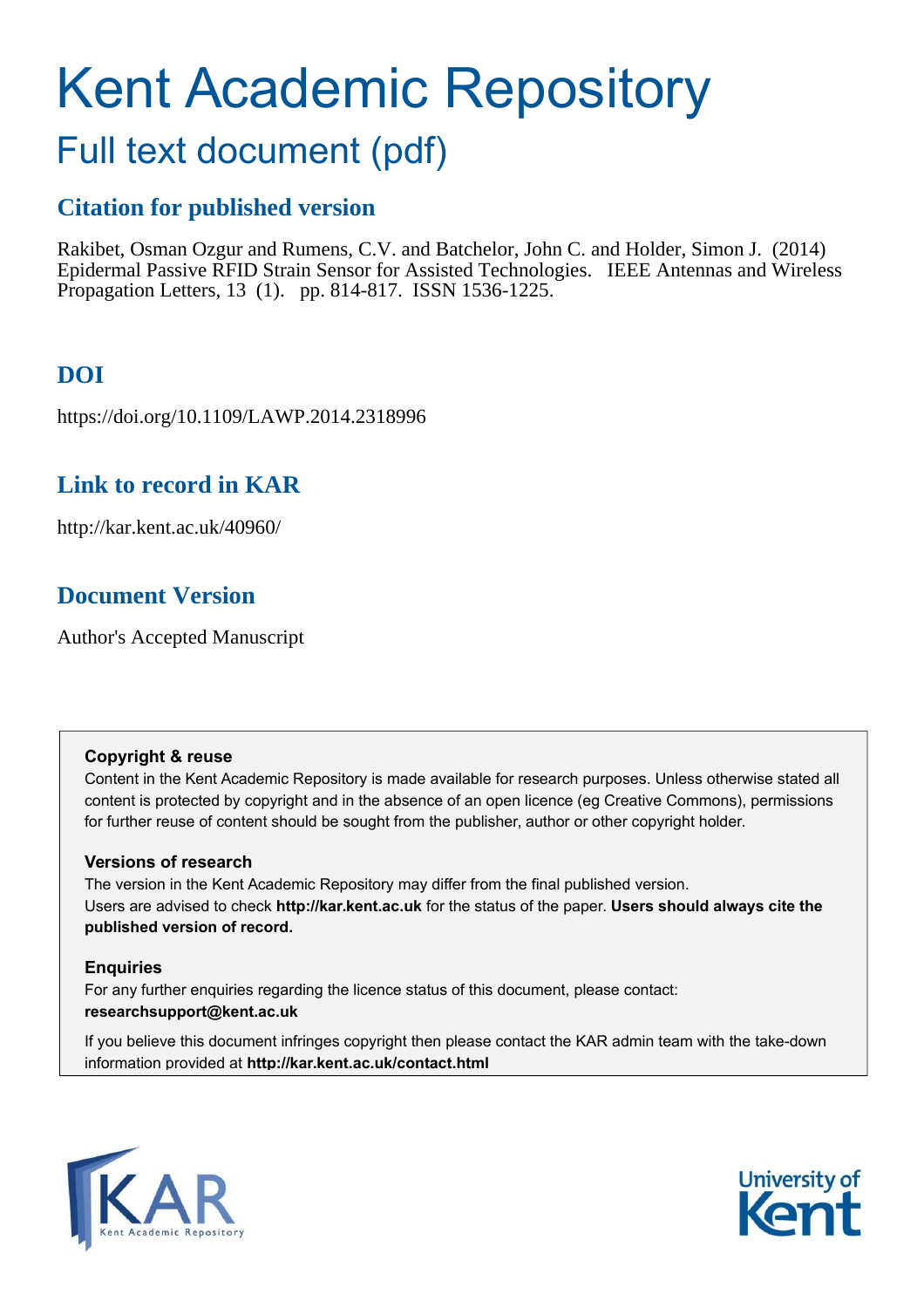### **Epidermal Passive Strain Gauge Technologies for Assisted Technologies**

Osman O. Rakibet, Christina V. Rumens, John C. Batchelor, Senior Member IEEE and Simon J. Holder

This is an accepted pre-published version of this paper.

© 2014 IEEE. Personal use of this material is permitted. Permission from IEEE must be obtained for all other uses, in any current or future media, including reprinting/republishing this material for advertising or promotional purposes, creating new collective works, for resale or redistribution to servers or lists, or reuse of any copyrighted component of this work in other works.

The link to this paper on IEEE Xplore® is

[http://ieeexplore.ieee.org/xpl/articleDetails.jsp?tp=&arnumber=6802342&queryText%3DEpidermal+Passive+RFID+Strain+Sen](http://ieeexplore.ieee.org/xpl/articleDetails.jsp?tp=&arnumber=6802342&queryText%3DEpidermal+Passive+RFID+Strain+Sensor+for+Assisted+Technologies) [sor+for+Assisted+Technologies](http://ieeexplore.ieee.org/xpl/articleDetails.jsp?tp=&arnumber=6802342&queryText%3DEpidermal+Passive+RFID+Strain+Sensor+for+Assisted+Technologies)

The DOI is: 10.1109/LAWP.2014.2318996

Manuscript received December 07, 2013; accepted March 29, 2014.

O. O. Rakibet and J. C. Batchelor are with the School of Engineering, University of Kent, Canterbury, UK, (e-mail: <u>oor3@kent.ac.uk</u>, [J.C.Batchelor@kent.ac.uk\)](mailto:J.C.Batchelor@kent.ac.uk).

Christina V. Rumens and S. J. Holder are with the Functional Materials Group, School of Physical Sciences, University of Kent, Canterbury, CT2 7NT, UK, (e-mail[: cr419@kent.ac.uk,](mailto:cr419@kent.ac.uk) [S.J.Holder@kent.ac.uk\)](mailto:S.J.Holder@kent.ac.uk)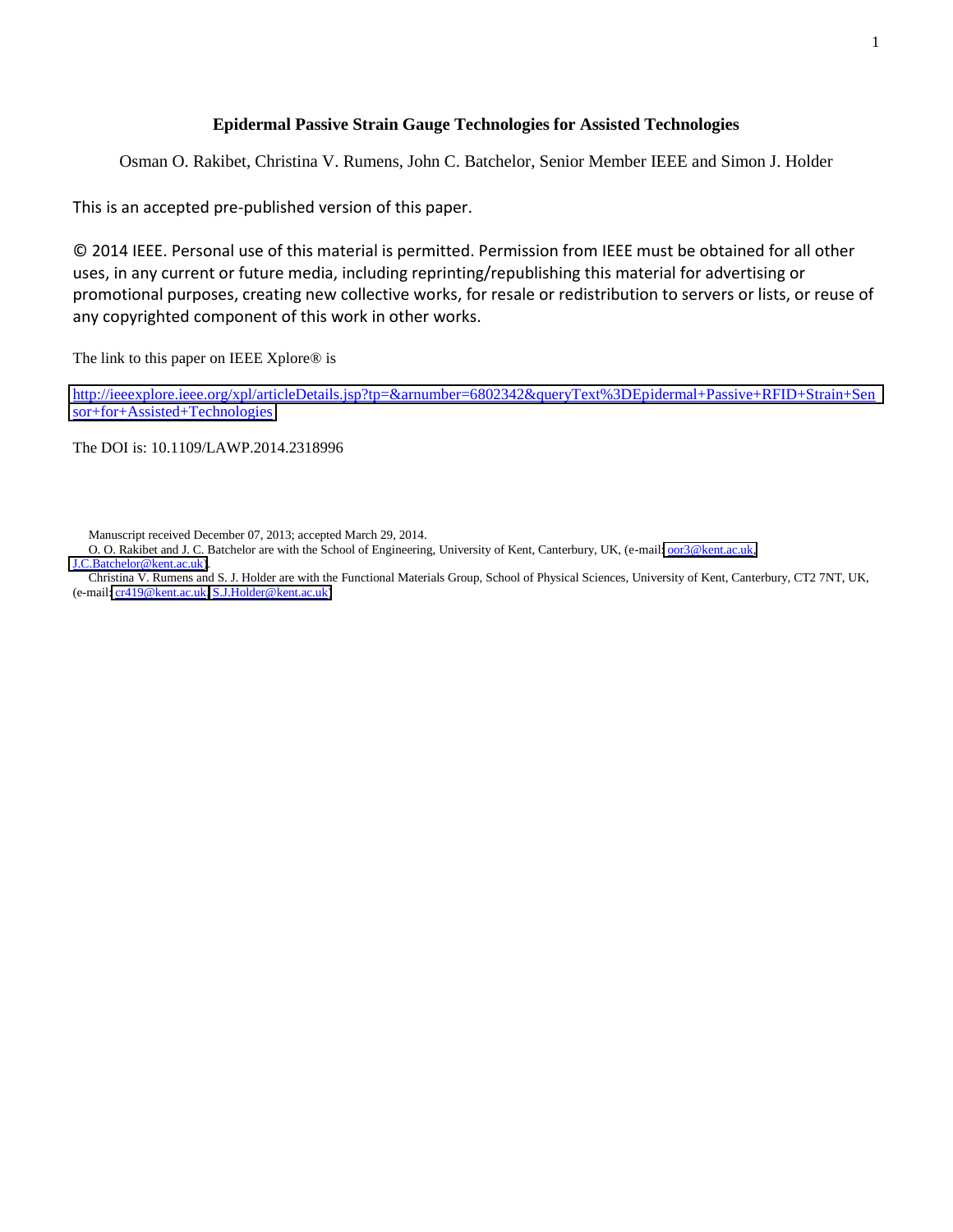# Epidermal Passive RFID Strain Sensor for Assisted Technologies

Osman O. Rakibet, Christina V. Rumens, John C. Batchelor, Senior Member IEEE and Simon J. Holder

**Abstract—An epidermal passive wireless strain sensor using RFID tags is presented. The tag is intended to detect eyebrow or neck skin stretch where paraplegic patients have the capability to tweak facial muscles. The tag is designed on a Barium Titanate loaded PDMS substrate and is assessed to demonstrate the strain gauge sensitivity and repeatability as a function of skin stretch.** 

**Index Terms***—***RFID; wireless sensing; passive sensing; strain gauge; assisted living; paraplegia.** 

### I. INTRODUCTION

S well as logistics, mobile healthcare, homeland and personal security has application in sensor networks, [1-3]. Radio AS well as logistics, mobile healthcare, homeland and personal security has application in sensor networks, [1-3]. Radio Frequency Identification (RFID) also has potential application for assisted living and rehabilitation and incapacitated people.

In applications such as powered wheelchair control, the navigation and control systems needs to be responsive in real-time and offer users reassuring robust support, especially in collision avoidance. It is important that assistive technologies incorporate a degree of intelligence, and must be sufficiently dynamic to recognize and accommodate for patients providing inputs of varying accuracy. Robotic assistance employed in the healthcare arena must therefore emphasize positive support rather than adopting an intrusive or over-supportive role [4], especially in rehabilitation scenarios where patients should be encouraged to gain increased independence as they learn to manage a condition as their needs change with time. This issue is the subject of SYSIASS, a European Commission funded project where autonomous powered wheelchair technology is supported by sensors to prevent collisions with door frames, static objects, and people.

<span id="page-2-0"></span>A mouth mounted RFID tag acting as a tongue touch controlled switch has been proposed for joystick or mouse control on a powered wheelchair to offer a control interface for severely incapacitated wheelchair users with limited or no movement in their arms, fingers or hands [5]. Ultra High Frequency (UHF) RFID is proposed in this paper offering similar functionality for the same purpose, but in this case acting as the enabling technology for skin strain sensors that detect muscle twitches in the face and neck.

The strain sensor can be attached above the eyebrows or around the neck where many paraplegic patients have movement capability. The skin stretch associated with facial muscle tweak leads to tag geometry distortion and this is detected as a function of transmitted threshold power, which is the power required to turn on the RFID tag transponder for a known read distance. When combined with a proximal wheelchair mounted read antenna, there is an opportunity to monitor the extent and direction of the twitch and therefore control a wheelchair with respect to skin stretch.

### II. STRAIN GAUGE RFID TAG

Owing to the high permittivity and high loss tangent of skin and muscle tissues [5], the design of efficient RFID tags on, or close to, skin is highly challenging. In addition to this the dielectric properties of tissue vary according to location in the body and also between individuals. Very low profile skin mounted UHF RFID tags have poor radiation efficiency and it is important to obtain a good impedance match between the tag transponder chip and the antenna terminals if read ranges of more than a few cm are to be achieved [6].

The passive UHF RFID tattoo tags in [6, 7] were designed to withstand ordinary skin flexing for inkjet printed or sputtered conductors onto transfer paper. However, owing to micro-cracking of the conductors with applied strain, the resulting antennas suffer from poor efficiency and reduced gain. Additionally, the stretched structures may not cycle well and do not regain their original performance after being relaxed [8]. This challenge is addressed here where elastic conducting fabric is mounted on a substrate of polydimethylsiloxane (PDMS) which is loaded with barium titanate ( $BaTiO<sub>3</sub>$ ). This material was selected to obtain a low-profile elastic structure with a defined and invariant permittivity value significantly above free space and the BaTiO<sub>3</sub> loading was adjusted to control the  $\varepsilon_r$  value. Additionally, the low chemical reactivity and non-toxicity of the material make it well suited for epidermal application [9]. Loaded PDMS structures have been described in [10] to create flexible tags, while the aim here is to create a structure where the entire tag including the conductor can stretch.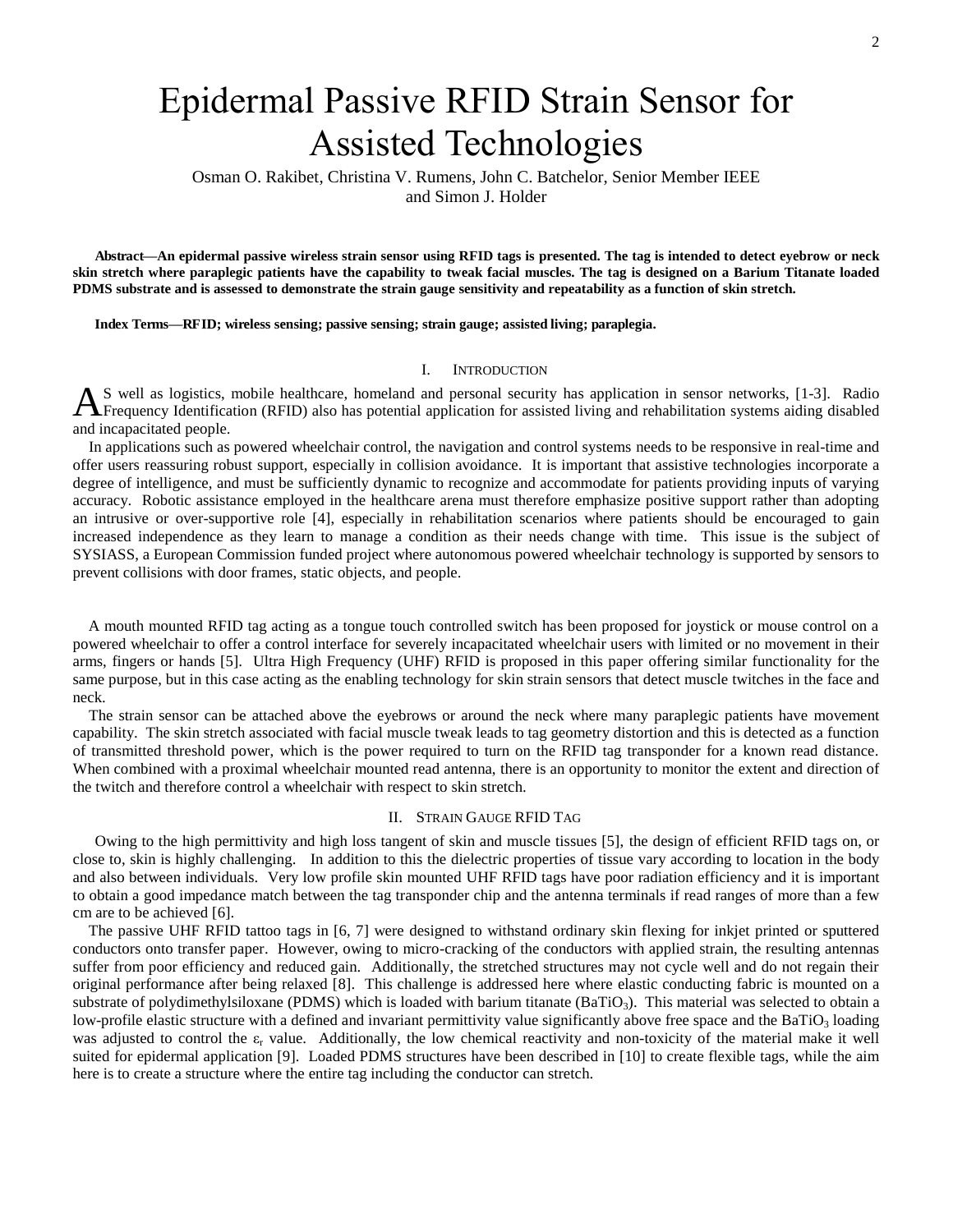### III. ELASTIC PDMS SUBSTRATE FORMULATION

PDMS elastomers are formed using viscous linear PDMS, liquid cross-linker and a catalyst. Mechanical properties, such as elasticity are easily modulated by varying the cross-linker density i.e. the molecular weight of the linear PDMS and cross-linker concentration. BaTiO<sub>3</sub> is a ferroelectric ceramic powder, with high relative permittivity values of up to 4000 at room temperature [11]. As well as frequency, the permittivity of BaTiO<sub>3</sub> is dependent on its crystalline phase, temperature, dopants and importantly, the synthesis route which includes purity, density and grain size [12].

The substrates were fabricated by mixing  $BaTiO<sub>3</sub>$  and PDMS before cross-linking occurred using tetraethyl orthosilicate (TEOS) via a Sn (II) catalysed condensation reaction. The permittivity value of the substrates was controlled by varying the weight percentage of BaTiO<sub>3</sub> as shown in [Fig. 1.](#page-2-0) PDMS substrates with 28.4 wt% BaTiO<sub>3</sub> loading produced a measured relative permittivity value of  $\varepsilon_r$  = 3.4 which was deemed suitable for the strain gauge design as higher loading percentages compromised the elasticity.

<span id="page-3-0"></span>To synthesise the 28.4 wt% BaTiO<sub>3</sub> substrate, a silanol-terminated PDMS, viscosity 18000 cSt, (DMS-S42) (M.W. 77,000, Fluorochem Ltd.), tin (II) 2-ethylhexanoate (95%, Sigma Aldrich), toluene (analytical reagent grade, Fisher Chemicals) barium titanate (< 2µm particle size, 99.9% trace metal basis, Sigma Aldrich) and tetraethyl orthosilicate (99%, Sigma Aldrich) were used as received. Homogenous mixing of elastomer components was achieved using a labortechnik speed-mixer (RCT basic IKA).



Fig. 1 Relative permittivity of BaTiO<sub>3</sub>-PDMS composites  $(3GHz)$ 

Silanol-terminated PDMS (12g, 0.156 mmol), BaTiO<sub>3</sub> (4.8g, 20.6 mmol), tetraethyl orthosilicate (0.070cm<sup>3</sup>, 0.313mmol) and toluene  $(3.47 \text{cm}^3, 35.6 \text{ mmol})$  were added to a glass beaker and speed-mixed for 30 minutes. Tin (II) 2-ethylhexanoate dissolved in toluene  $(0.074 \text{ cm}^3, 0.148 \text{ mmol})$  was then added to the mixture and speed-mixed for 60 seconds before being poured into the circular mold. A flexible filling knife was drawn down over a PTFE circular mold (diameter  $= 80$  mm, height  $= 1$  mm) to ensure a uniform height elastomer which was allowed to cure at room temperature for 2 hours before being placed into an oven at 60ºC for 72 hours. The resulting substrates were stretchable, soft, flexible and water resistant.

### IV. TAG CONSTRUCTION AND PROPERTIES

To facilitate convenient epidermal mounting, a low-profile tag with overall dimensions reduced by 23% compared to that of [6] is shown in [Fig. 2](#page-3-0) with the principal dimensions listed in Table I. The tag conductor was simulated in CST Microwave Studio on a 0.046 mm thick Mylar sheet ( $\varepsilon_r = 3$ ) attached to the loaded PDMS substrate with  $\varepsilon_r = 3.43$ . To represent human tissue, a 2 layer stratified rectangular phantom was included with  $154\times160$  mm<sup>2</sup> upper surface area and comprising a 26mm top layer of combined skin and fat and an underlying 20mm thick muscle layer. The skin/fat layer was modelled with  $\varepsilon_r$  of 14.5 and conductivity  $\sigma$  of 0.25 S/m, and the second layer with  $\varepsilon_r$  of 55.1 and  $\sigma$  of 0.93 S/m as suggested in [13].

The permittivity of the loaded PDMS substrate was determined experimentally at 3GHz by the waveguide transmission method described in [14]. The substrate material was supported by expanded polystyrene foam and placed in an E-Band rectangular waveguide of cross section 58mm×29mm. Comparison of the scattering parameters, with and without the PDMS sample present, confirmed the dielectric constant of the loaded substrate to be 3.4. To verify this result, a physical prototype of the tag was fabricated by etching the design of Fig. 2 onto a copper clad thin Mylar sheet which was attached to the PDMS substrate. Measurements were taken using a Voyantic TagformanceLite UHF RFID characterisation system which accurately records transmitted threshold power from tags at known distance. Read range was calculated from measured reader power and found to be unchanged when the tag was placed either on the loaded PDMS substrate or on Perspex which was known to have a permittivity value of 3.4.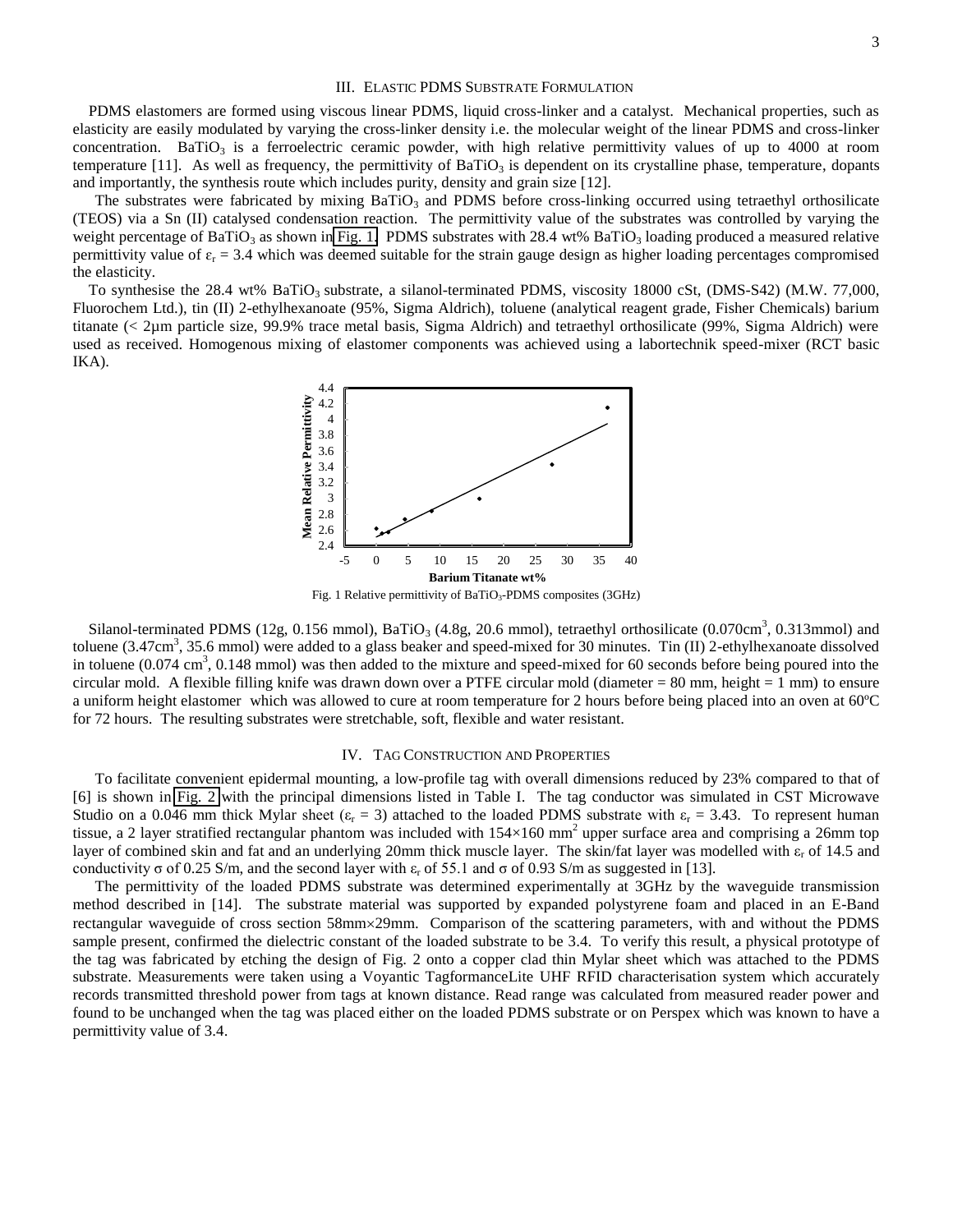

Fig. 2 Geometry of the RFID strain sensor

| <b>TABLE I STRAIN RFID SENSOR DIMENSIONS</b> |        |             |
|----------------------------------------------|--------|-------------|
| Parameters                                   | Symbol | Length (mm) |
| Slot Width                                   | а      |             |
| Slot Length                                  |        | 32          |
| Tag Width                                    |        | 20          |
| Tag Length                                   |        | 72          |
| Chip Length                                  | e      |             |
| <b>Feed Line Thickness</b>                   |        |             |

<span id="page-4-0"></span>Simulation of the tag using CST Microwave Studio with a 1 mm thick substrate  $(\varepsilon_r$  of 3.4) indicated a radiation efficiency of 82%, as opposed to 50% for a tag mounted directly on skin. In order to establish the accuracy of the body phantom and the PDMS material values, a full tag prototype was assembled on the loaded PDMS sample using an NXP UHF RFID chip with - 15dBm sensitivity and input impedance 18-j125  $\Omega$ . The entire structure was placed on the skin of a volunteer's forearm using adhesive tape and the threshold power was measured with the Voyantic system. A read range of 1.6m at 868 MHz was measured, corresponding to the simulated  $S_{11}$  null frequency.

To develop a fully functioning prototype strain gauge, a stretchable conducting Lycra® fabric containing silver threads was used [15]. This material comprises highly elastic nylon based fibres with metallisation formed from embedded silver nanoparticles. The Lycra<sup>®</sup> conductor was laser cut with rounded corners in the slot (a  $\times$  b) to avoid slightly cutting into the feed lines at the slot ends, Fig. 3(b).

The silver Lycra<sup>®</sup> antenna was attached to the PDMS substrate during the curing process so no adhesive was required. Preliminary studies showed premature placing of the Lycra® caused a loss in conductivity as the semi-cured composite penetrated the fabric and coated the silver fibres. The coating insulated the parallel conducting strands in the fabric, increasing the resistivity, and the narrow feed lines of width f were particularly susceptible to conductivity degradation. To remedy this, the main body of the antenna was placed onto the composite 75 minutes into curing while the feed lines were placed at 95 minutes. The composite was then left to cure at room temperature for a further 25 minutes before being placed in the oven for 72 hours. The resulting tag showed excellent Lycra®-antenna adhesion with no visible PDMS seepage and the similarity of Young's Moduli between the two meant they could be strained with no visible wrinkling around the conductor edges caused by differential stretch. The circular PDMS substrate was 80mm in diameter and 1mm in thickness.

The Lycra® had thickness of 0.5 mm and its conductivity was measured to be 800 S/m with a four probe ohmmeter (Rhopoint milli ohmmeter, Micron Technology Ltd). The read range was found to be only 60% that of the copper prototype when tested on skin owing to the poor Lycra® conductivity. The prototype is shown in Fig. 3 and the peak read range has occurred at 868MHz.



Fig. 3(a) PDMS with Lycra®, (b) Expanded view of rounded slot end.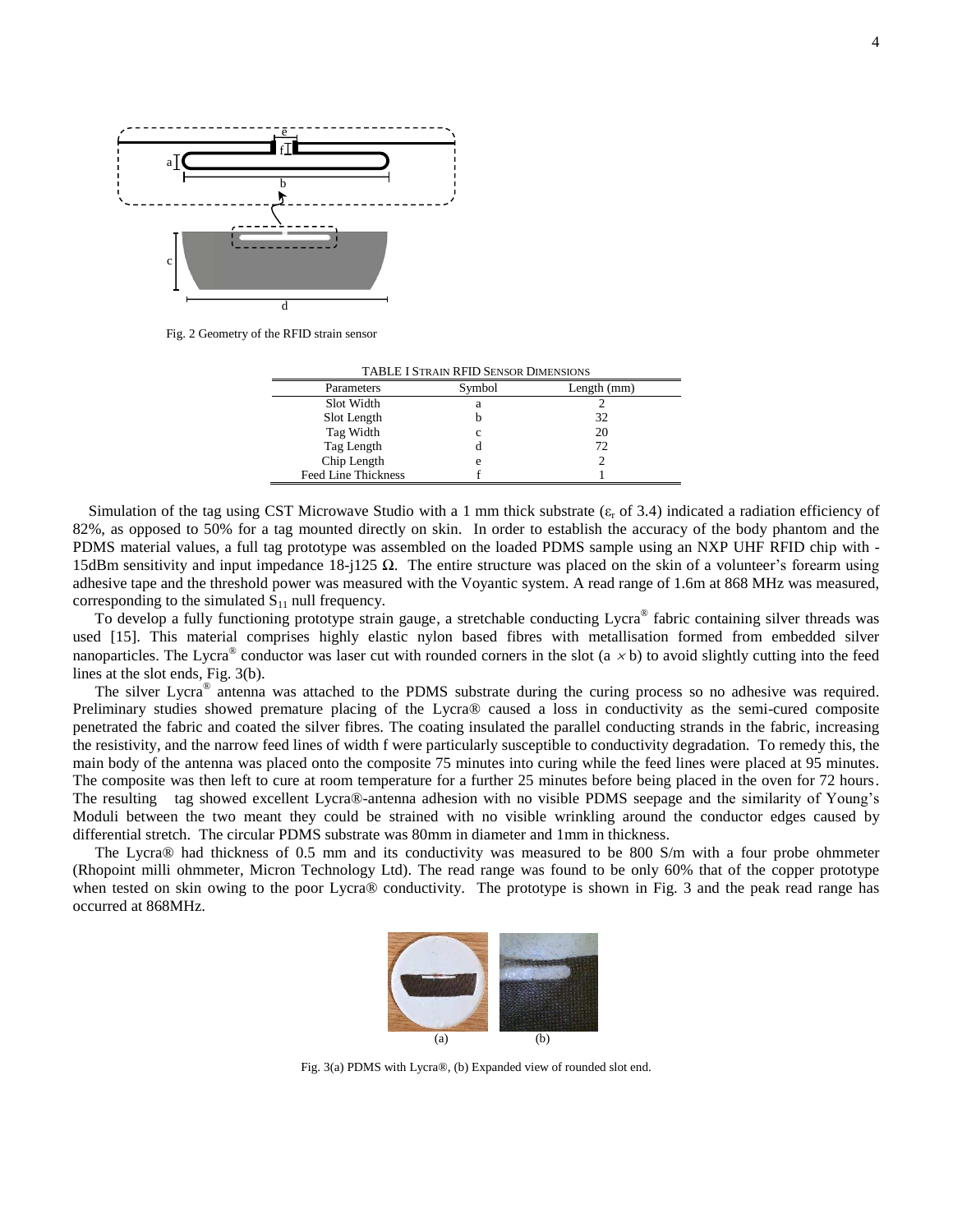### V.TAG STRAIN RESPONSE

 In order to assess the tag performance under strain, the power necessary to obtain a tag read was measured for various percentage strains with the tag clamped into an adjustable PTFE jig. To examine the stretch effect in the x- and y-axis directions, the tag substrate was clamped at the right and left edges (x-axis), and the top and bottom edges (y-axis) respectively.

Stretch on the x-axis distorted the substrate into a left-right aligned elliptical structure making the slot longer and narrower (a decreases and b increases). Conversely, y-axis stretch causes the slot to become shorter and wider (a increases and b decreases). [Fig. \(](#page-4-0)a) and [Fig. \(](#page-4-0)b) illustrate the unstrained and 10% x-axis strain conditions respectively where strain is expressed as a percentage change in a, (positive for x stretch and negative for y).

### VI. RESULTS AND DISCUSSION

In order to apply consistent and accurate strain to characterize the tag, a jig was constructed. When in the jig, the tag was not on skin, so the read range was reduced. However performance remained sufficient for measurements to be taken on the VoyanticLite system.

<span id="page-5-0"></span>

Fig. 4 Tag on PDMS substrate of 1mm height and conducting Lycra® 0.5mm thick (a) unstrained, and (b) x-axis 10% stretched tag.

The principal of sensing is similar to that described in [16, 17] where a sensed parameter detunes the tag and the magnitude of the change is detected as an alteration in measured threshold power. In this case the threshold power changes due to a physical distortion of the tag and possible changes in Lycra® conductivity which alters the tag input transmission coefficient,  $\tau$ , and the antenna gain.

Each strain measurement was repeated five times to remove fluctuations due to narrow band fading and averaged results for the unstretched and the stretched tag are presented in [Fig. .](#page-5-0) The unstretched tag was worse matched and therefore exhibited a narrow matched bandwidth, though still sufficient to respond. Positive strains correspond to x-axis stretch where a increases and b decreases, while negative strains indicate y-axis strain where a and b have the opposite trends. It was found that about 26dBm transmit power was required at 868MHz to activate the unstretched tag while for 10% x-axis stretching, where the slot became longer and narrower, the impedance match improved and the required power reduced to 23.7dBm. When the tag was strained in the y-axis, the required power increased to 27.4dBm.

To assess the performance over time, the tag remained on the jig in a 10% stretched state for one week, after which the measurements were repeated. As shown in Fig. 5, at the operating frequency (868MHz), the difference between the new and original measurements was only 0.2dBm which indicated good repeatability.

Fig. 6 shows the strain gauge transfer response relating strain to required reader power. Although a polynomial would offer a close fit, in order to simplify the read/sensing process the response is approximated to a linear trend as would be expected for elastic materials. Although the threshold power is dependent on both the gain and the transmission coefficient of the tag, a linear slope is still observed as a reasonable fit. The trend indicates a sensitivity of 0.25dBm/percent strain with a maximum error of 2.4% from measurement. Using the original calibration trend after one week results in maximum errors of 1.8% and 0.8% for xand y-axis strains respectively. The reason for the apparent improvement in calibration over time is because even though the slope of the later measurement trend line increases to 0.28dBm/percent, most of the 1 week data points lie quite close to the original trend and there is no significant outlier. Although this particular effect could not be expected in practice, nevertheless, it can be concluded that the strain gauge remains well calibrated after being stretched over significant periods of time.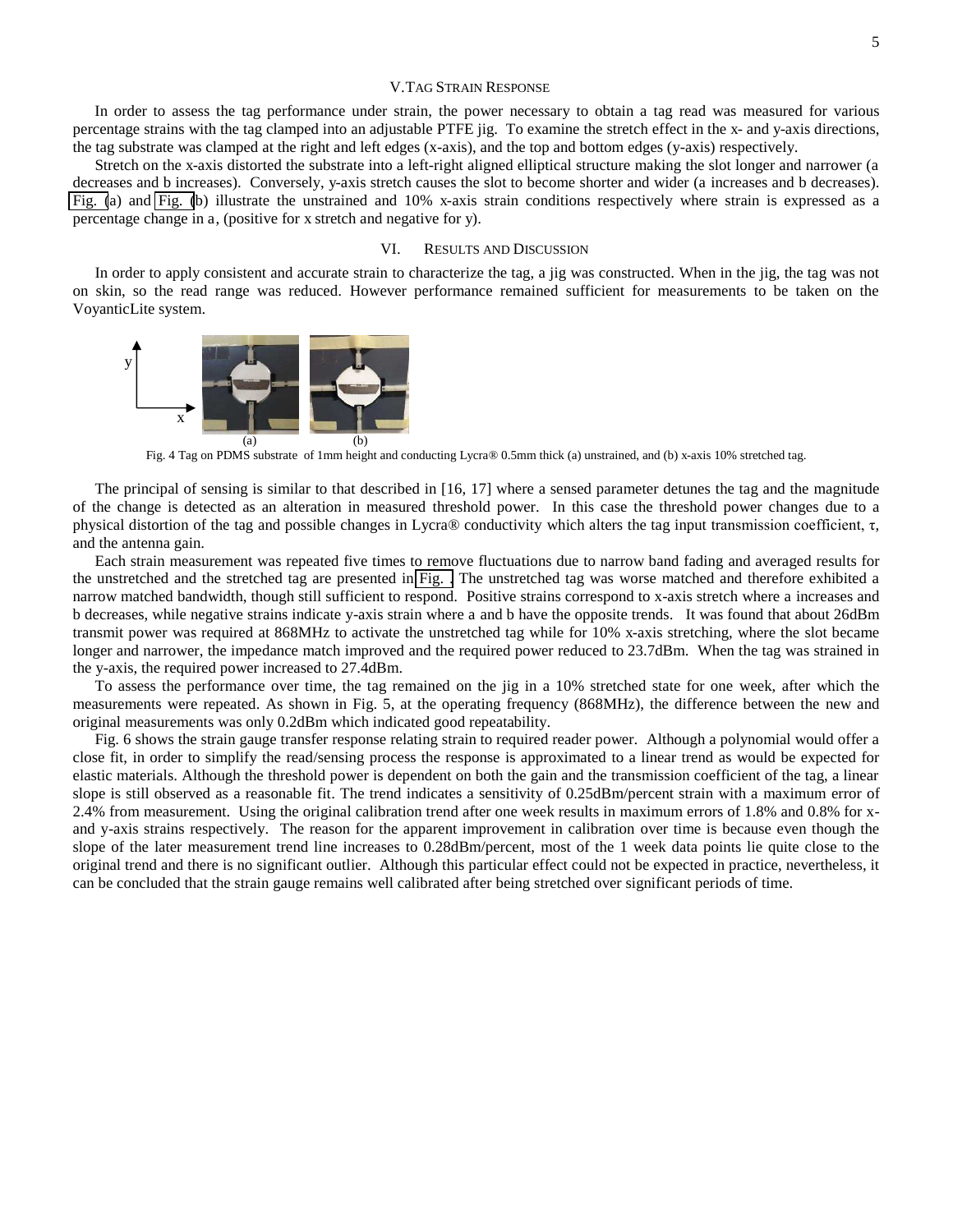

#### VII. CONCLUSION

The principle of a passive epidermal strain sensor enabled by a UHF RFID tag on a flexible PDMS substrate has been demonstrated. The increase in permittivity associated with barium titanate loading in the substrate allowed the effect of tag detuning to be emphasized as a function of stretch, and additionally, the substrate material parameters led to an acceptable performance when mounted directly onto skin. A linear fit was found to offer reasonable agreement for calibration with strains of up to 10% causing read transmit power differences of about 4dB. This should be easily detectable after averaging over multiple reads to remove fast fade fluctuations. Measurements on a volunteer show 1 cm displacement occurs for a raised eyebrow which is twice the stretch observed in Figs 5 and 6.

To be a practical and conformal transfer mounted sensor, the design should be reduced in size, and the substrate will be investigated for performance as a thin film significantly less than 1mm in height. The response with repeated/cycled stretch must also be assessed to evaluate the tag performance in long term use. More work also needs to be done to investigate the recovery of the tag from stretching to see if any plastic deformation or hysteresis is found.

For use in a muscle tweak sensor for a joystick or mouse, the associated reader system would be integrated into a powered wheelchair and calibration would be required to account for variability in the distance between tag and read antenna. The close proximity between antennas would lower the required reader transmit power and reduce the effect of multipath and possible interference in hospital environments. Finally, the unique ID code embedded into each tag transponder facilitates multiplexing in 4 vector control systems such as joysticks.

### ACKNOWLEDGMENT

The SYSIASS project is part-funded by the European Commission as part of the 2Seas Interreg IVa programme.

### **REFERENCES**

- [1] G. Marrocco, "Pervasive electromagnetics: sensing paradigms by passive RFID technology," Wireless Communications, IEEE, vol.17, no.6, pp.10-17, December 2010
- [2] C. Occhiuzzi, S. Cippitelli, G. Marrocco, "Modeling, Design and Experimentation of Wearable RFID Sensor Tag," Antennas and Propagation, IEEE Transactions on, vol.58, no.8, pp.2490-2498, Aug. 2010
- [3] R. Want, "An introduction to RFID technology," Pervasive Computing, IEEE, vol.5, no.1, pp.25-33, Jan.-March 2006